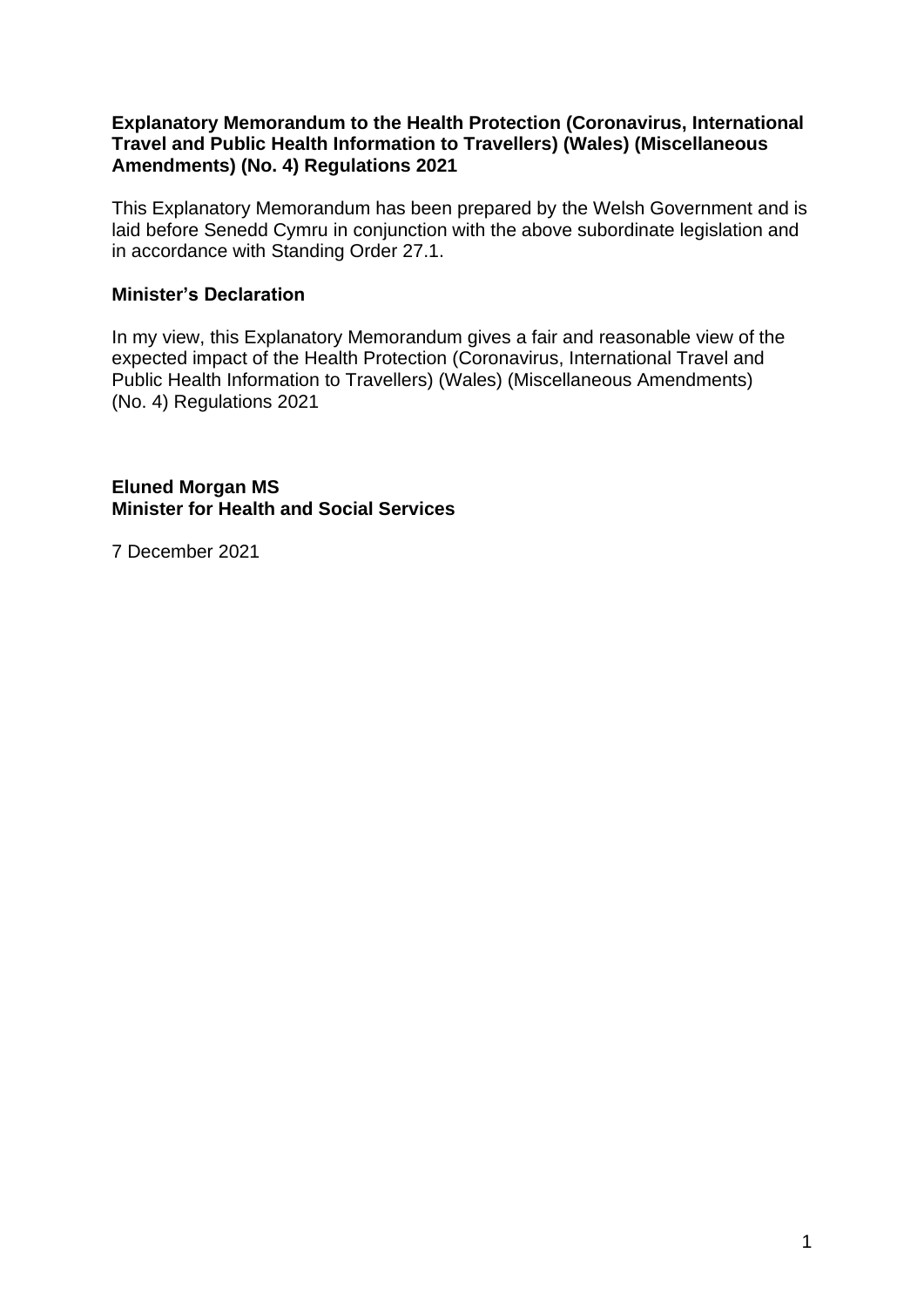## **1. Description**

These Regulations amend the [Health Protection \(Coronavirus, International Travel\)](https://www.legislation.gov.uk/wsi/2020/574/contents)  [\(Wales\) Regulations 2020](https://www.legislation.gov.uk/wsi/2020/574/contents) ("the International Travel Regulations") and the [Health](https://www.legislation.gov.uk/wsi/2020/595/contents)  [Protection \(Coronavirus, Public Health Information for Persons Travelling to Wales](https://www.legislation.gov.uk/wsi/2020/595/contents)  [etc.\) Regulations 2020](https://www.legislation.gov.uk/wsi/2020/595/contents) ("the Passenger Information Regulations").

### **2. Matters of special interest to Legislation, Justice and Constitution Committee**

## *Coming into force*

In accordance with sections 4(1) and 11A(4) of the Statutory Instruments Act 1946, the Llywydd has been informed that the Regulations do not adhere to the 21 day convention and come into force before they can be laid. This is necessary owing to the risk posed in relation to coronavirus and in particular variant strains of the same, from passengers travelling to the UK. The changes made by these Regulations continue the four nation approach to international travel and ensure continuing alignment with England and the other nations.

## *European Convention on Human Rights*

The amendments contained in these Regulations do not change the engagement under the International Travel Regulations of individual rights under the Human Rights Act 1998 and the European Convention on Human Rights; the Government considers that they are justified for the purpose of preventing the spreading of infectious diseases and/or the interference is permitted on the basis that it is in pursuit of a legitimate aim, namely of protecting public health, and are proportionate.

# **3. Legislative background**

The Public Health (Control of Disease) Act 1984 ("the 1984 Act"), and regulations made under it, provide a legislative framework for health protection in England and Wales. These Regulations are made in reliance on the powers in sections 45B, and 45P(2) of the 1984 Act. The Explanatory Memorandum to the [International Travel](https://business.senedd.wales/documents/s101833/EM%20SL5556%20-%20The%20Health%20Protection%20Coronavirus%20International%20Travel%20Wales%20Regulations%202020.pdf)  [Regulations](https://business.senedd.wales/documents/s101833/EM%20SL5556%20-%20The%20Health%20Protection%20Coronavirus%20International%20Travel%20Wales%20Regulations%202020.pdf) provides further information on these powers.

## **4. Purpose and intended effect of the legislation**

These Regulations amend the International Travel Regulations, with effect from 4am 7 December 2021, so that:

- Fully vaccinated travellers above a certain age arriving in Wales from outside the Common Travel Area must now take a pre-departure test (those travelling from red-list countries remain prohibited from travelling to Wales) unless they meet specific exemptions;
- The age threshold for application of the above requirement has changed from 11 to 12 years old;